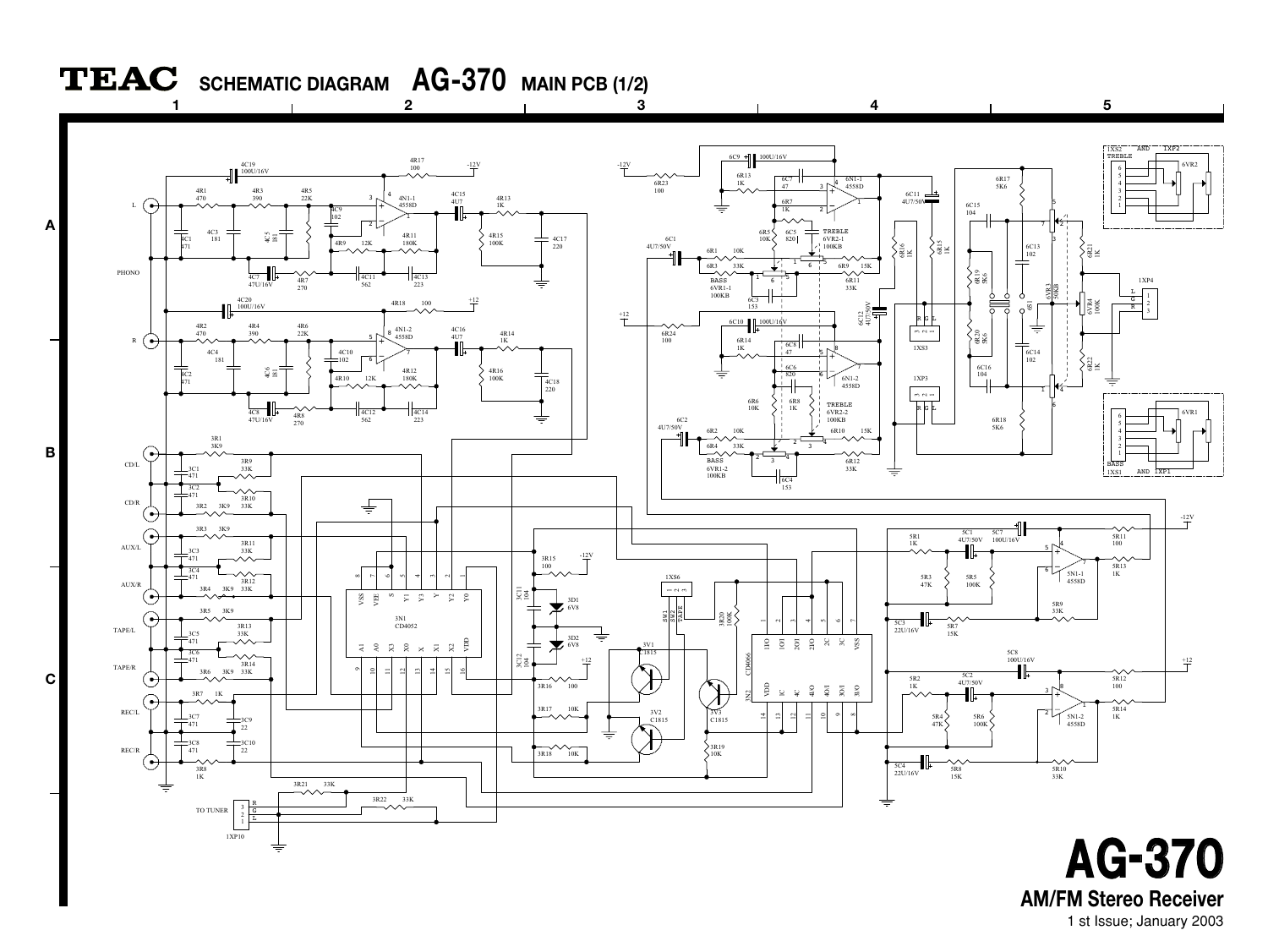

1 st Issue; January 2003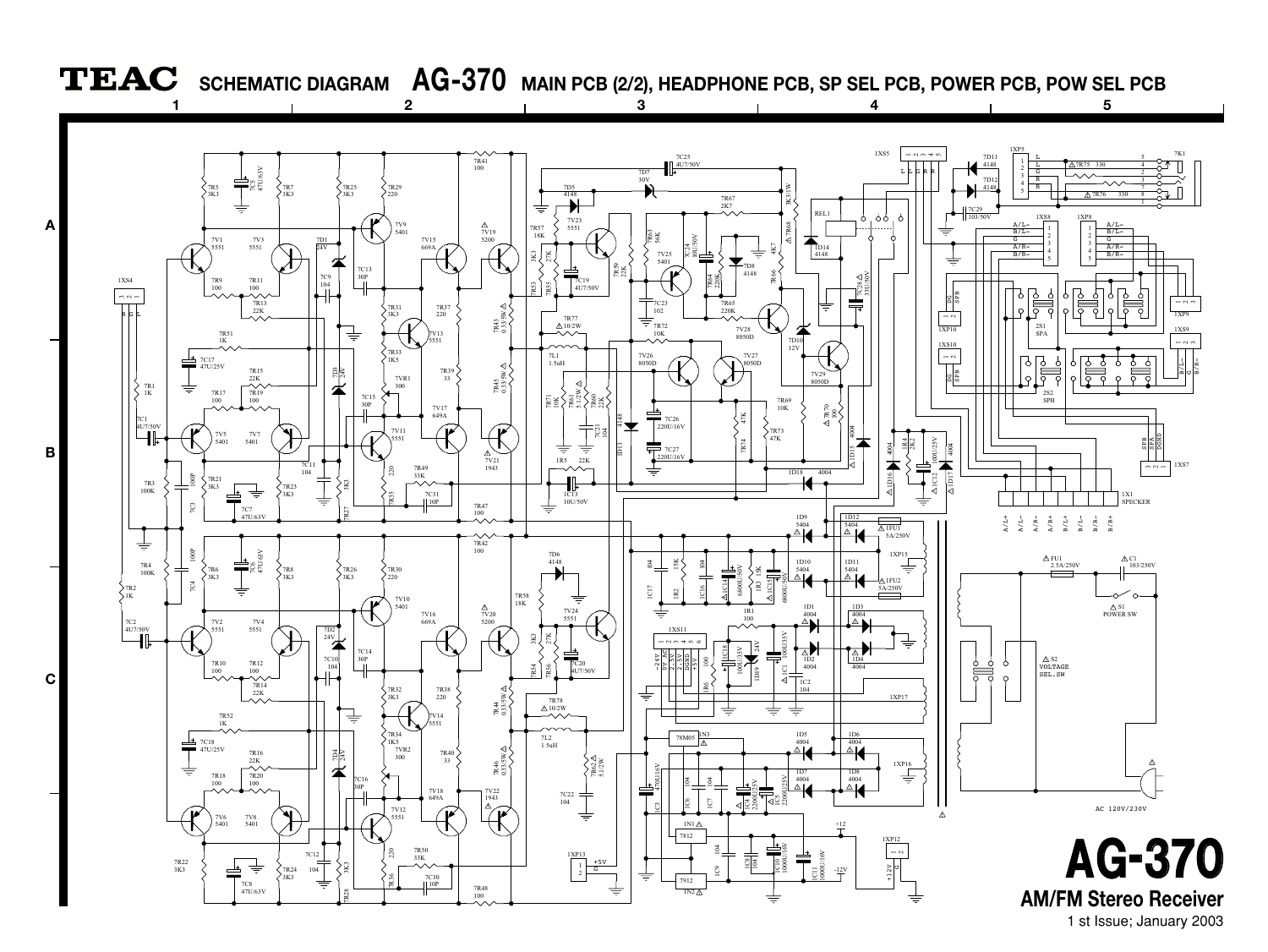

1 st Issue; January 2003 **AM/FM Stereo Receiver AG-370**